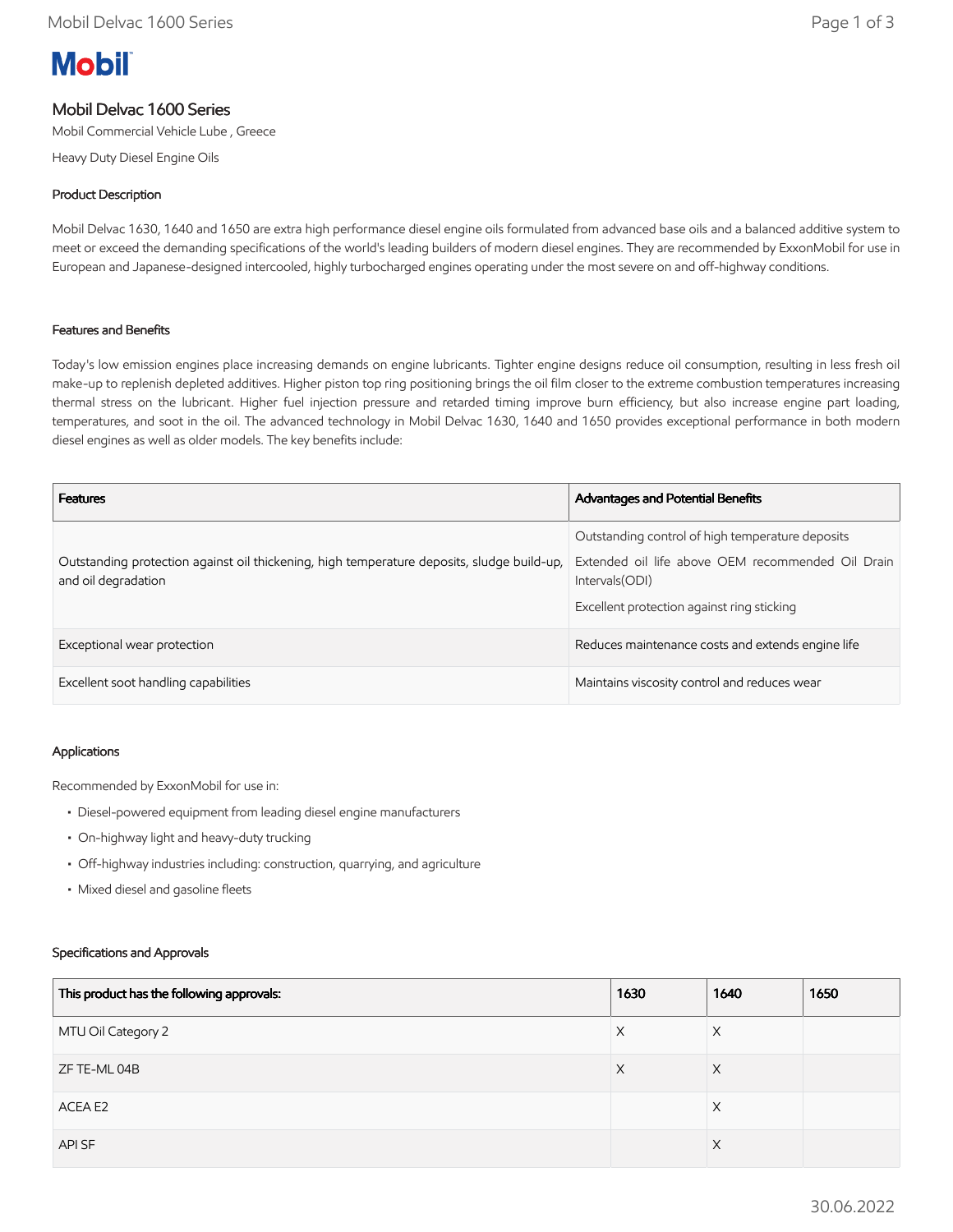### Mobil Delvac 1600 Series **Page 2 of 3**

| This product has the following approvals: | 1630 | 1640                   | 1650 |
|-------------------------------------------|------|------------------------|------|
| <b>MAN 270</b>                            |      | $\lambda$<br>$\lambda$ |      |

| This product is recommended for use in applications requiring: | 1630 | 1640     | 1650 |
|----------------------------------------------------------------|------|----------|------|
| ACEA E2                                                        | X    |          |      |
| Allison C-4                                                    | X    |          |      |
| API CF                                                         | X    | $\times$ | X    |
| API SF                                                         | X    |          | X    |
| <b>MAN 270</b>                                                 | X    |          |      |

#### Properties and Specifications

| Property                                      | 1630          | 1640   | 1650          |
|-----------------------------------------------|---------------|--------|---------------|
| Grade                                         | <b>SAE 30</b> | SAE 40 | <b>SAE 50</b> |
| Ash, Sulfated, mass%, ASTM D874               | 1.4           | 1.4    | 1.4           |
| Density @ 15.6 C, g/cm3, ASTM D4052           |               | 0.892  | 0.896         |
| Flash Point, Cleveland Open Cup, °C, ASTM D92 | 250           | 256    | 290           |
| Kinematic Viscosity @ 100 C, mm2/s, ASTM D445 | 11.5          | 14.1   | 19.5          |
| Kinematic Viscosity @ 40 C, mm2/s, ASTM D445  | 90            | 132    | 202           |
| Pour Point, °C, ASTM D97                      | $-30$         | $-21$  | $-18$         |
| Total Base Number, mgKOH/g, ASTM D2896        | 12            | 12     | 12            |
| Viscosity Index, ASTM D2270                   | 117           | 112    | 110           |

#### Health and Safety

Health and Safety recommendations for this product can be found on the Material Safety Data Sheet (MSDS) @ [http://www.msds.exxonmobil.com/psims](http://www.msds.exxonmobil.com/psims/psims.aspx) /psims.aspx

All trademarks used herein are trademarks or registered trademarks of Exxon Mobil Corporation or one of its subsidiaries unless indicated otherwise.

#### 11-2020 ExxonMobil Lubricants & Specialties

Typical Properties are typical of those obtained with normal production tolerance and do not constitute a specification. Variations that do not affect product performance are to be expected during normal manufacture and at different blending locations. The information contained herein is subject to change without notice. All products may not be available locally. For more information, contact your local ExxonMobil contact or visit [www.exxonmobil.com](http://www.exxonmobil.com/)

ExxonMobil is comprised of numerous affiliates and subsidiaries, many with names that include Esso, Mobil, or ExxonMobil. Nothing in this document is intended to override or supersede the corporate separateness of local entities. Responsibility for local action and accountability remains with the local ExxonMobil-affiliate entities.